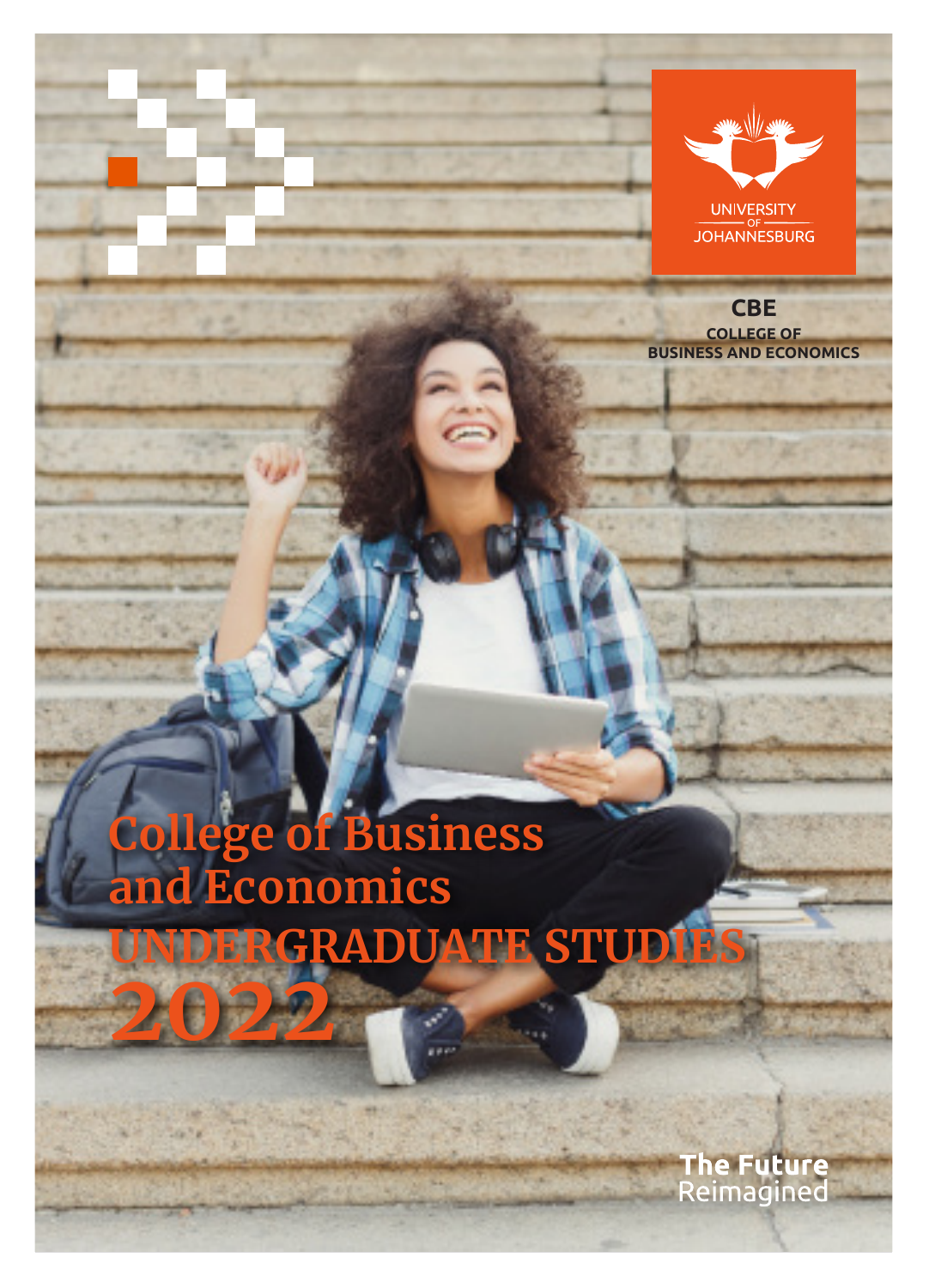# **College of Business and Economics UNDERGRADUATE STUDIES 2022**

**The College of Business and Economics,** in short, the **CBE,** is the largest faculty in the University of Johannesburg. The CBE houses six schools, twelve departments, six centers, one institute, one research lab and three SARChI Chairs.

The CBE qualifications range from diplomas to postgraduate diplomas as well undergraduate degrees to postgraduate degrees. Our continuous education programmes include short learning programmes, bridging programmes and whole programme.

We develop critical thinkers and problem solvers that address business, economic and societal challenges.

The CBE has evolved into a preferred commerce education provider who, within three years, has achieved global recognition for:

- Tourism & Hospitality: First in Africa (2019) / (2020), Eighteenth globally (2019)
- Marketing Management: First in Africa (2019)
- Organisational Psychology: First in South Africa (2019)
- Business & Management Studies: Third in Africa (2019)
- Economics & Econometrics: Fourth in Africa (2019)
- Accounting & Finance: Fourth in Africa (2019)
- 2021 results Times Higher education QS rankings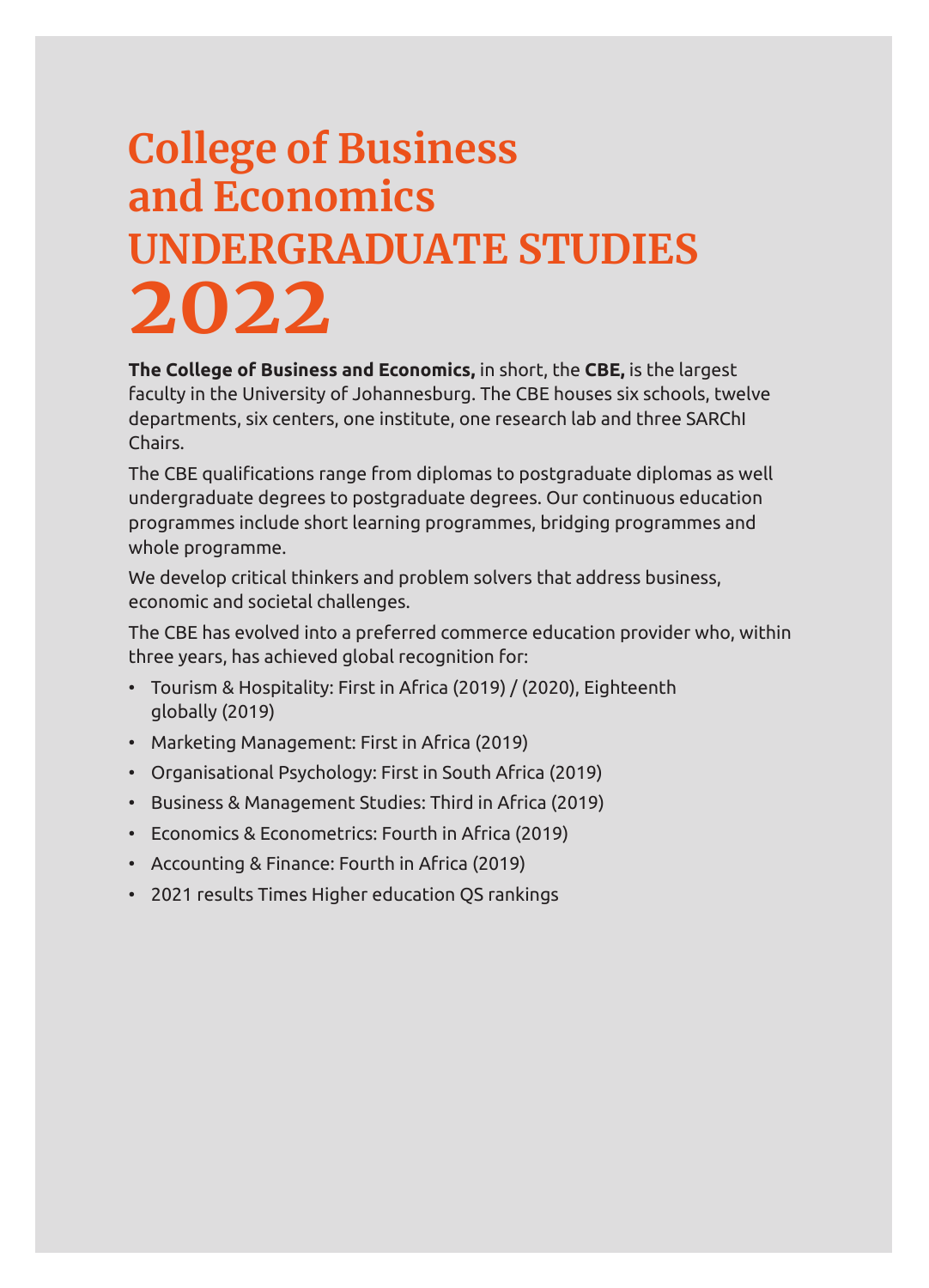The College offers substantial and well-established programmes serving both the private and public sector, contributing to UJ's vision of promoting Pan-Africanism. In order to be considered for selection for a programme, an applicant is required to comply with the programme's minimum admission criteria based on either the National Senior Certificate (NSC), the National Certificate (Vocational) (NC(V)), National Senior Certificate for Adults (NASCA) or Amended Senior Certificate (SC(a)).

Due to ongoing programme reviews and external approval of new programmes there may be changes in diploma and degree programmes in terms of range and mix of qualifications, curricula and admission requirements.

## **When applying to study at the COLLEGE OF BUSINESS AND ECONOMICS please keep the following IMPORTANT information in mind:**

- All programmes are presented in English only;
- All the programmes require English as a grade 12 subject;
- There are some programmes that only accept Mathematics as a grade 12 subject;
- There are some programmes were either Mathematics or Mathematical Literacy are accepted as a grade 12 subject;
- Technical Mathematics is equivalent to Mathematics;
- Life Orientation is NOT included in the calculation of the Admission Points Score (APS);
- Compliance with the minimum requirements does not guarantee the applicant a place as the University has a specific number of places, as approved by the Department of Higher Education and Training, for new undergraduate first years;
- All undergraduate programmes applications close on Thursday, 30 September 2021 @ 12:00;
- Apply at www.uj.ac.za/apply and select online web application;
- Applicants may only apply for two study choices. These study choices may not be amended once they have been chosen;
- If you received a conditional selected letter, your matric results will determine

your final admission into the programme you have applied for;

- Only applicants applying for the 2021 academic year will be ranked in January based on their final grade 12 performance and based on the class space available;
- The right to add/withdraw or in any way change any part of any regulation without prior notification, remains vested in the University of Johannesburg;
- The BCom (Accounting) degree programme (B3A17Q) does not provide direct access to the Postgraduate Diploma in Accounting Science. However, students who complete the BCom (Accounting) degree, may enrol for a bridging programme (subject to space, admission requirements and the continued future offering of this programme). Upon completion of this bridging programme and compliance with specific performance requirements, candidates may then apply for the Postgraduate Diploma in Accounting Science;
- Programmes within the CBE are presented at either the Auckland Park Bunting, Auckland Park Kingsway or the Soweto Campuses.

**For detailed information, please refer to the UJ Prospectus 2022 on www.uj.ac.za**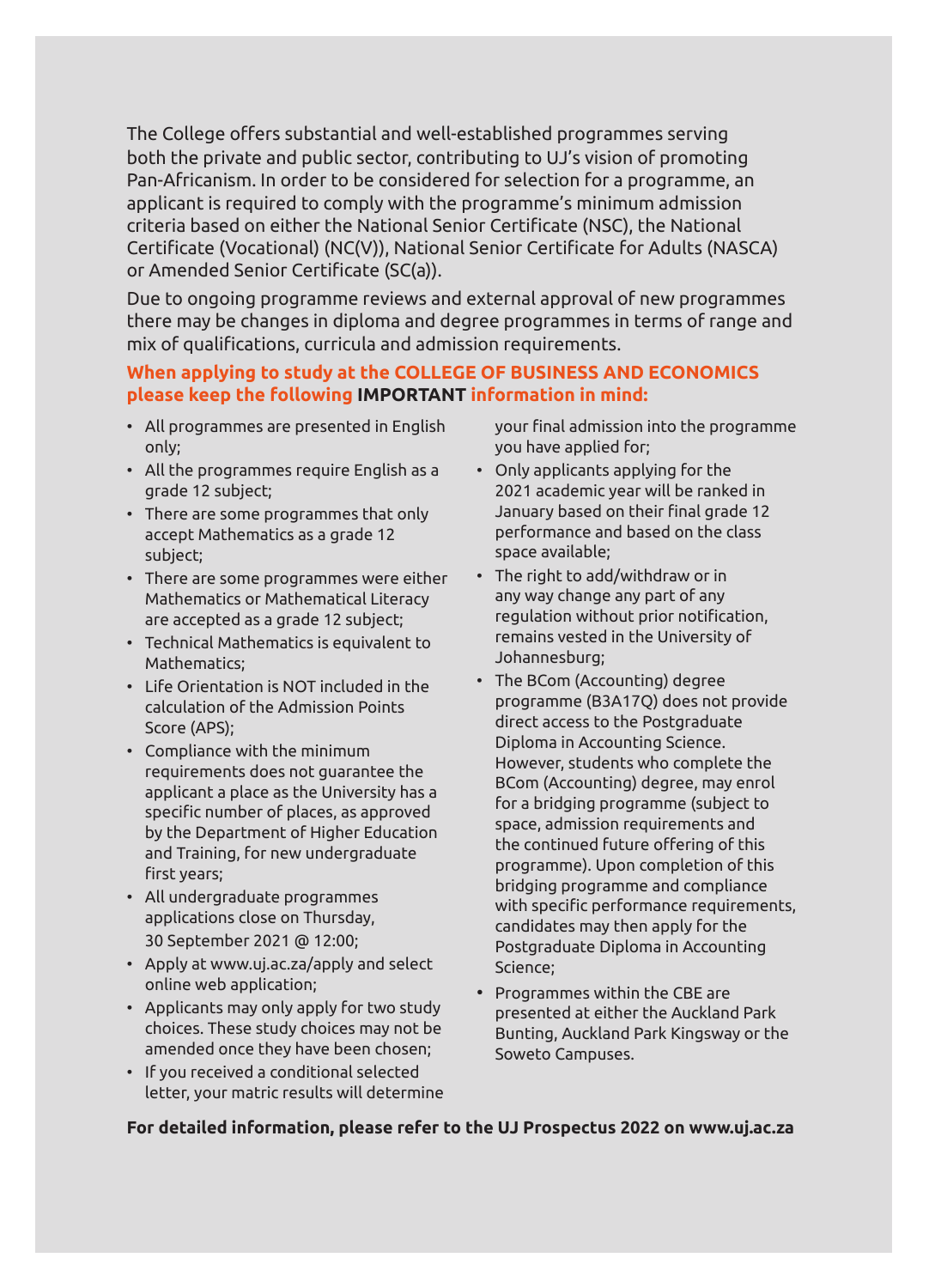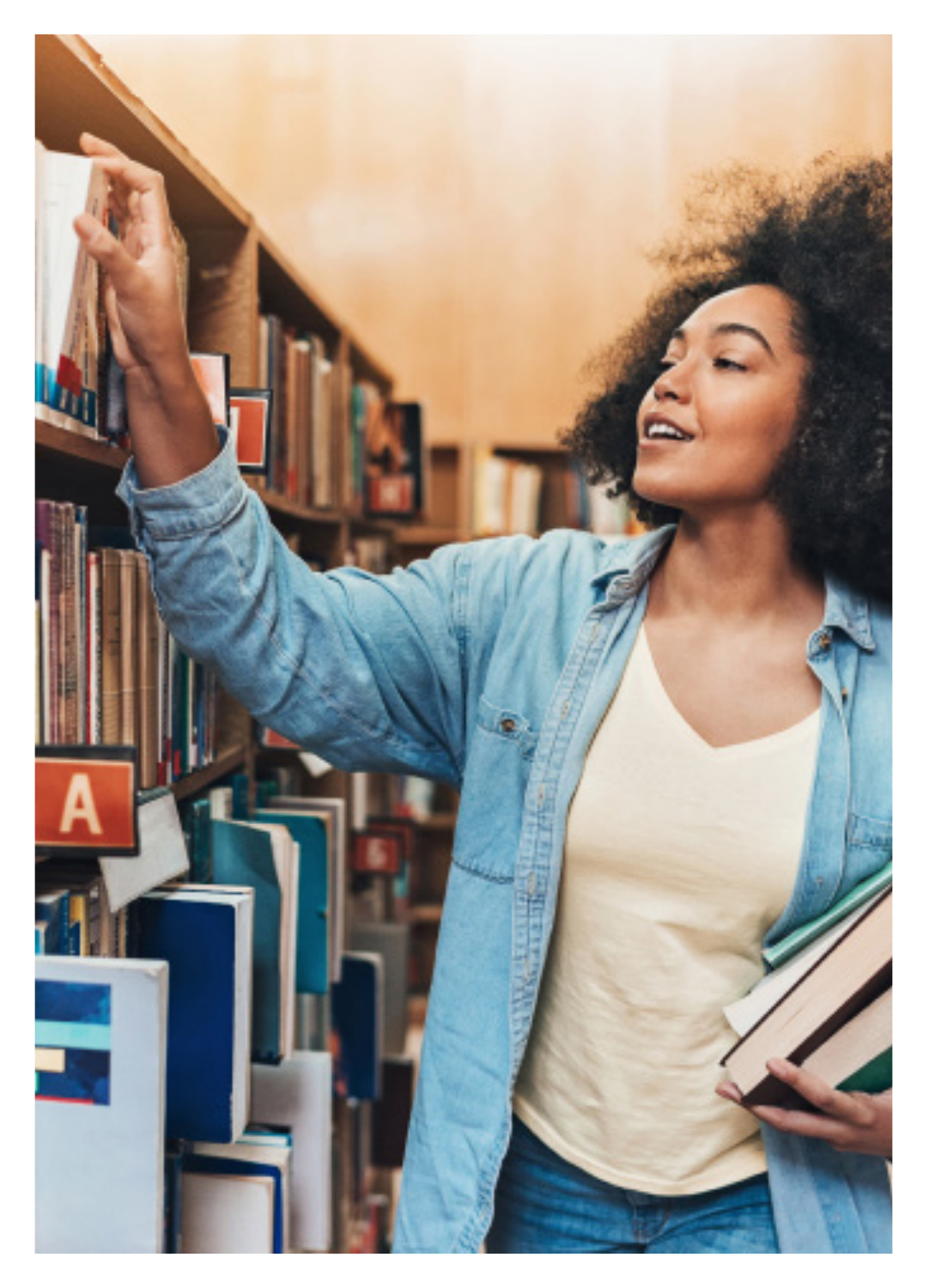In order to be considered for selection for a programme, an applicant is required to comply with the programme's minimum admission criteria based on either the National Senior Certificate (NSC), the National Certificate (Vocational) (NCV), National Senior Certificate for Adults (NASCA) or Amended Senior Certificate (SC(a)).

### **BCOM EXTENDED DEGREES (4 YEARS) :**

accepted

| These programmes result in a student<br>graduating with a degree<br><b>Fither Mathematics or Technical</b><br>Mathematics or Mathematical Literacy are<br>accepted<br>Only new first time entering candidates<br>are considered for admission into BCom<br>extended degree programmes<br>This means that those who previously<br>enrolled at a Higher Education Institution,<br>do not qualify | • Accounting<br>• Business Management<br>• Economics and Econometrics<br>• Finance                                         |  |  |  |  |  |
|------------------------------------------------------------------------------------------------------------------------------------------------------------------------------------------------------------------------------------------------------------------------------------------------------------------------------------------------------------------------------------------------|----------------------------------------------------------------------------------------------------------------------------|--|--|--|--|--|
| DIPLOMA PROGRAMMES (3 YEARS) (NOF 6):                                                                                                                                                                                                                                                                                                                                                          |                                                                                                                            |  |  |  |  |  |
| These programmes result in a student<br>graduating with a diploma<br>Either Mathematics or Technical<br>Mathematics or Mathematical Literacy are                                                                                                                                                                                                                                               | • Accountancy<br>• Business Information Technology<br>• Financial Services Operations<br>Expedient Books and Original More |  |  |  |  |  |

|  |  |  |  | • Food and Beverage Operations |
|--|--|--|--|--------------------------------|
|--|--|--|--|--------------------------------|

- Human Resources Management
- Logistics
- Marketing
- Retail Business Management
- Small Business Management
- Tourism Management
- Transportation Management

#### **ADVANCED DIPLOMAS (1 YEAR FULL-TIME or 2 YEARS PART-TIME) (NQF 7):**

| Advanced Diploma qualifications follows on<br>Extended Diplomas and Diplomas and is on<br>the same NQF level as a degree programme<br>Advanced Diploma qualifications are<br>classified as undergraduate studies<br>However, it is processed (administratively) as<br>a postgraduate qualification due to previous<br>studies involved and different application<br>closing dates | • Accountancy<br>• Business Information Technology<br>• Business Management<br>• Financial Management<br>• Hospitality Management<br>• Financial Markets<br>• Logistics<br>• Management |
|-----------------------------------------------------------------------------------------------------------------------------------------------------------------------------------------------------------------------------------------------------------------------------------------------------------------------------------------------------------------------------------|-----------------------------------------------------------------------------------------------------------------------------------------------------------------------------------------|
| All B-Tech qualifications were phased out in<br>2019 by the University of Johannesburg and<br>are replaced in 2020 by Advanced Diplomas                                                                                                                                                                                                                                           | • Marketing Management<br>• People Performance Management<br>• Property Valuation And Management<br>• Real Estate<br>$\cdot$ Retailing<br>• Transportation Management                   |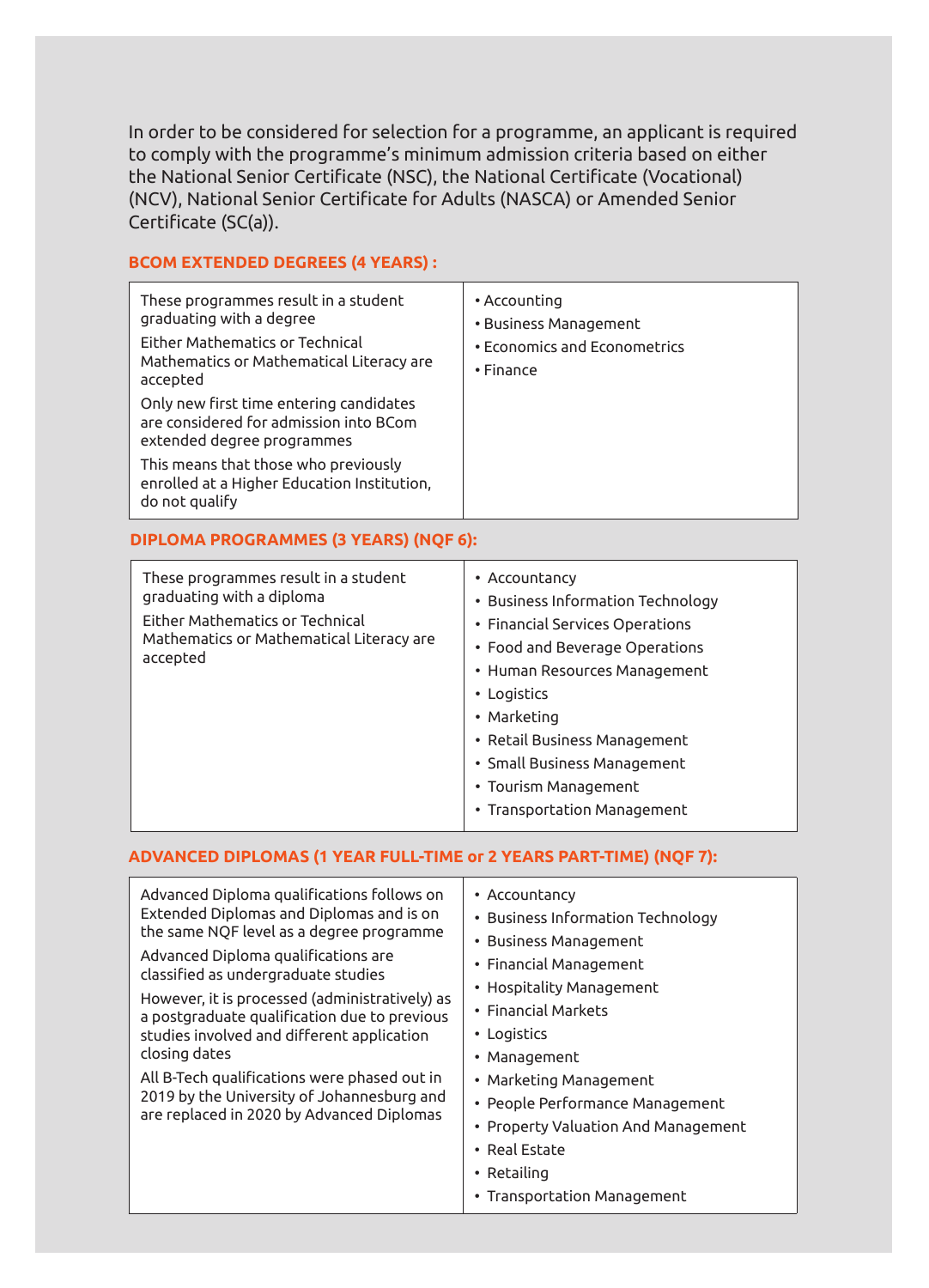## **DEGREE PROGRAMMES 3 YEARS (NQF 7):**

| This is the only Chartered Accounting $-$ CA<br>(SA) route of study<br>Only Mathematics is accepted<br>These programmes result in a student<br>graduating with a degree<br>Either Mathematics or Technical<br>Mathematics or Mathematical Literacy are<br>accepted | <b>BACHELOR DEGREES</b><br>• Accounting (CA)<br><b>BACHELOR DEGREES:</b><br>• Hospitality Management<br>• Human Resources Management<br>• Tourism Development and Management<br><b>BA DEGREES:</b><br>• Public Management and Governance<br><b>BCOM DEGREES:</b><br>• Information Management                               |
|--------------------------------------------------------------------------------------------------------------------------------------------------------------------------------------------------------------------------------------------------------------------|----------------------------------------------------------------------------------------------------------------------------------------------------------------------------------------------------------------------------------------------------------------------------------------------------------------------------|
| These programmes result in a student<br>graduating with a degree<br>Only Mathematics or Technical Mathematics<br>are accepted<br>Mathematical Literacy IS NOT accepted                                                                                             | <b>BCOM DEGREES:</b><br>• Accounting<br>• Business Management<br>• Economics and Econometrics<br>• Entrepreneurial Management<br>• Finance<br>• Industrial Psychology<br>• Information Systems<br>• Information Management<br>• International Accounting<br>• Transport and Logistics Management<br>• Marketing Management |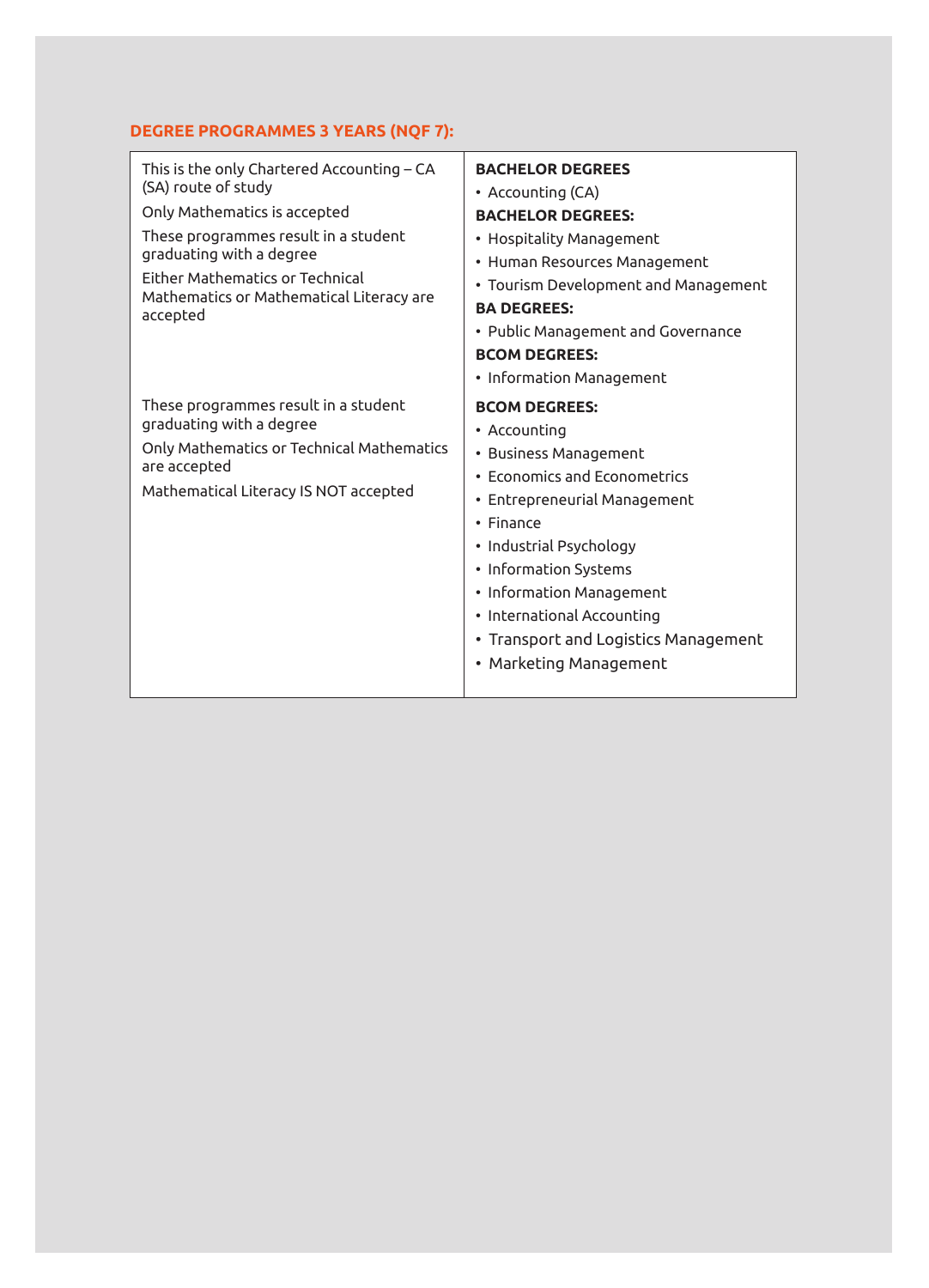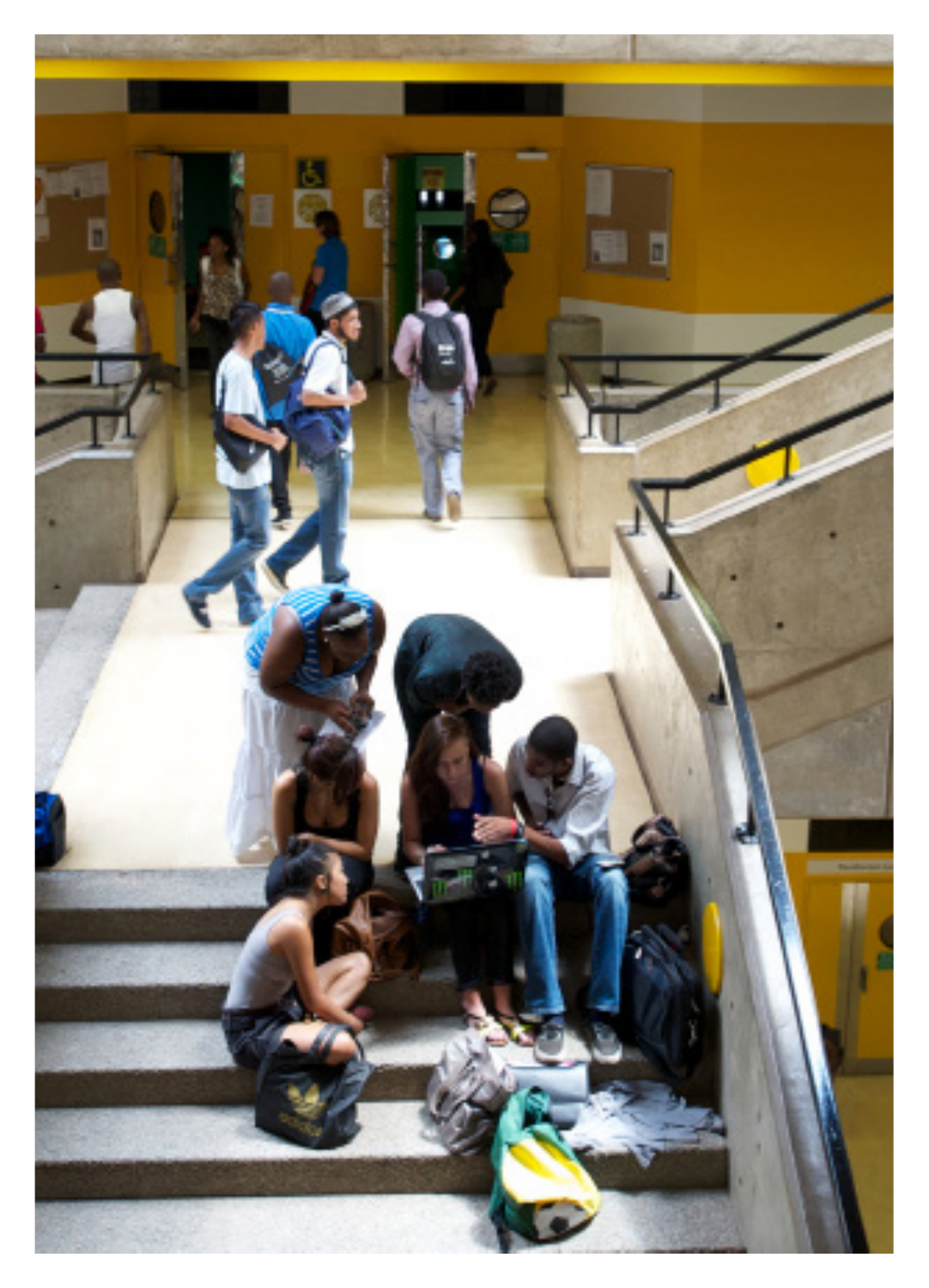#### **ONLINE ADVANCED DILOMA PROGRAMMES (NQF 7):**

| Online programmes are offered on an online<br>basis only<br>These programmes result in a student<br>graduating with advanced diploma | • Financial Markets<br>• Logistics<br>• People Performance Management<br>• Real Estate<br>• Transport Management |
|--------------------------------------------------------------------------------------------------------------------------------------|------------------------------------------------------------------------------------------------------------------|
|                                                                                                                                      |                                                                                                                  |

#### **ONLINE DEGREE PROGRAMMES (NQF 7):**

| Online programmes are offered on an online | Human Resources Management                                             |
|--------------------------------------------|------------------------------------------------------------------------|
| basis only                                 | Either Mathematics or Mathematical                                     |
| These programmes result in a student       | Literacy are accepted                                                  |
| graduating with a diploma                  | <b>International Accounting</b><br><b>ONLY Mathematics is accepted</b> |

# **POSTGRADUATE DIPLOMAS (1 YEAR FULL-TIME / 2 YEARS PART-TIME) (NQF 8):**

Follows on an Advanced Diplomas, Extended Degrees and Degrees and is on the same NQF level as an Honours Degree

## **HONOURS DEGREES (1 YEAR FULL-TIME / 2 YEARS PART-TIME) (NQF 8):**

Follows on Advanced Diplomas, Extended Degrees and Degrees and is on the same NQF level as a Postgraduate Degree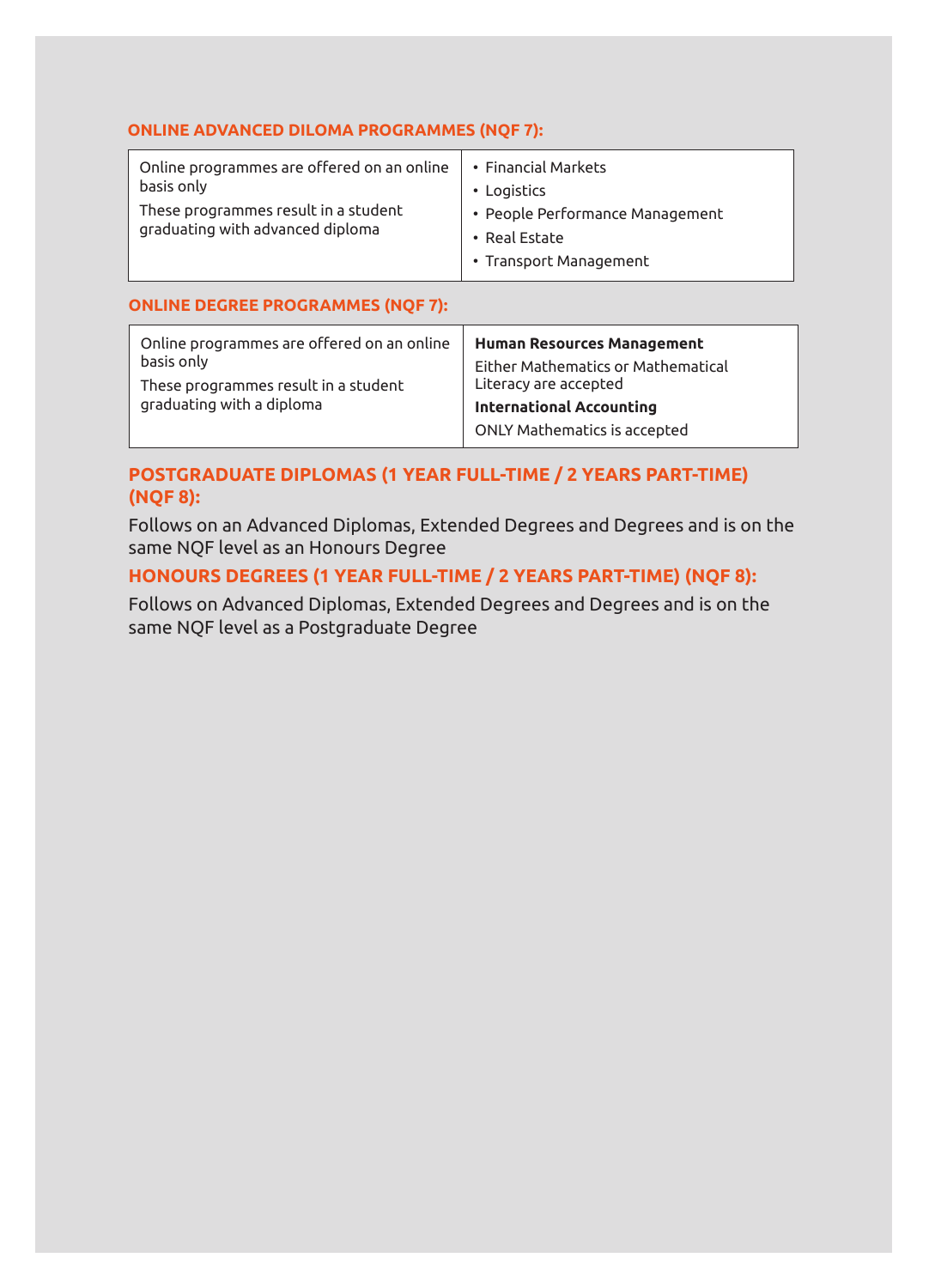### **BURSARIES**

#### **Merit bursaries**

Academic merit bursaries are awarded annually on the grounds of exceptional academic achievement. This is determined according to marks obtained in the six best subjects (excluding LO) on your your senior certificate. Your final senior certificate will determine your first year bursary. Bursaries for second and third year studies will be awarded according to the average obtained in the June and December University examinations.

## **Orange Carpet**

The Orange Carpet is a UJ initiative to further recognise top achievers. The objective of the campaign is to allow top-performing learners early conditional admission to the University as well as special benefits. To qualify for these benefits, a learner must obtain at least an Admission Point Score (APS) of 37 and above with a level 6 or higher in all subjects in either their final grade 11 or final grade 12 results. Final acceptance, for applicants conditionally admitted based on their final grade 11 results, will be dependent on the learner maintaining these results in their final grade 12 results. Final admission as Orange Carpet for applicants writing final grade 12 other than the NSC or IEB, will be based on the discretion of the relevant faculty/college. This initiative begins from February and closes with all undergraduate programmes on 30 September 2021. Submit your application without delay or call the Department of Student Marketing for any enquiries: +27 11 559 6680 or orangecarpet@uj.ac.za.

### **Leadership bursary**

The President, Vice-President, Secretary or Treasurer of a secondary school body who enrols at the University will receive a bursary.

### **Culture and sports bursaries**

The University offers many cultural activities and sports opportunities, as well as a large number of bursaries in these fields. Sports bursaries are awarded for achievement at provincial or a higher level. Applications for sports bursaries must be submitted on the prescribed bursary application form obtainable from the Sports Bureau. Cultural Bursaries are awarded to members of the UJ Arts & Culture groups. Closing date for applications is 30 September 2021.